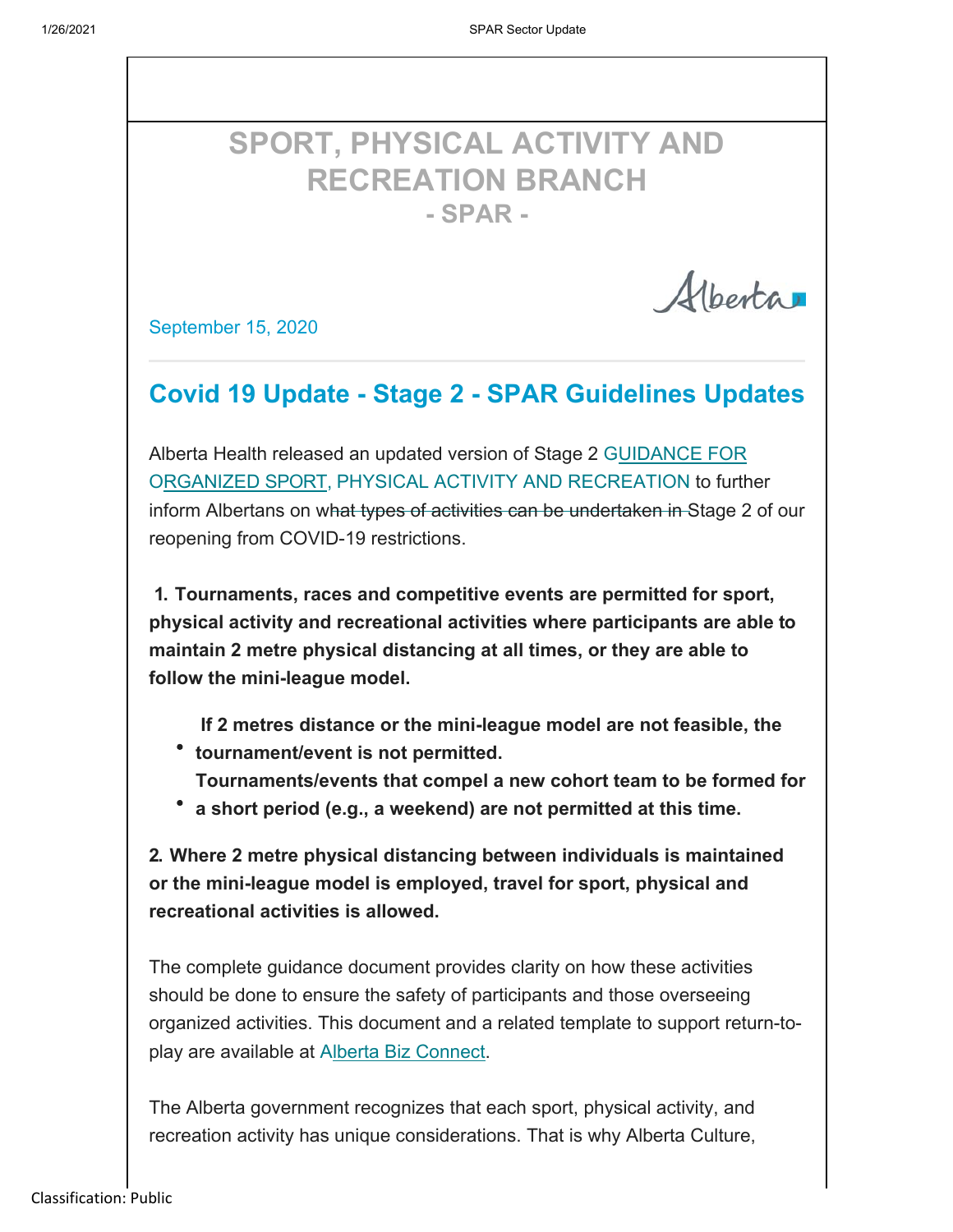#### 1/26/2021 SPAR Sector Update

Multiculturalism and Status of Women, is working with Alberta Health and the sector to better inform stakeholders on the safety component as we move through the stages of the relaunch strategy. Alberta Health continues to review best practices and emerging research on sport, physical activity and recreation in the COVID-19 context, as well as the impacts other jurisdictions are experiencing as they relaunch these types of activities.

Thank you to all the organizations that are working so hard to help ensure that, as Albertans return to play, it is done as safely and quickly as possible.

### **Celebrate National Coaches Week! September 19-27**

National Coaches Week celebrates the positive impact coaches have on athletes, participants, and communities across Canada. This week is an opportunity to recognize coaches for the integral role they play by saying #ThanksCoach. With celebatory virtual activities held across the country, National Coaches Week will give coaches the recognition they deserve ensuring Canadians live an active, healthy lifestyle.

National Coaches Week, also gives coaches a chance to diversify their knowledge with free or discounted National Coaching Certification Program education. Connect with the Sport, Physical Activity, and Recreation (SPAR) Branch to learn more about our National Coaches Week events, or log into the Locker to access specific eLearning modules for free from September 19-27, 2020.

### **Team Alberta - Volunteer Mission Staff Application for the 2021 Canada Summer Games**

Alberta Culture, Multiculturalism and Status of Women's Sport, Physical Activity and Recreation Branch invites volunteer applications to be part of the mission staff for Team Alberta at the 2021 Canada Summer Games being held August 6-21, 2021 in Niagara Region, Ontario.

Please distribute this information to anyone within your sport community who may be qualified and interested. Applications including a resume and a letter of support must be received by Friday, September 18, 2020. Team Alberta **Application**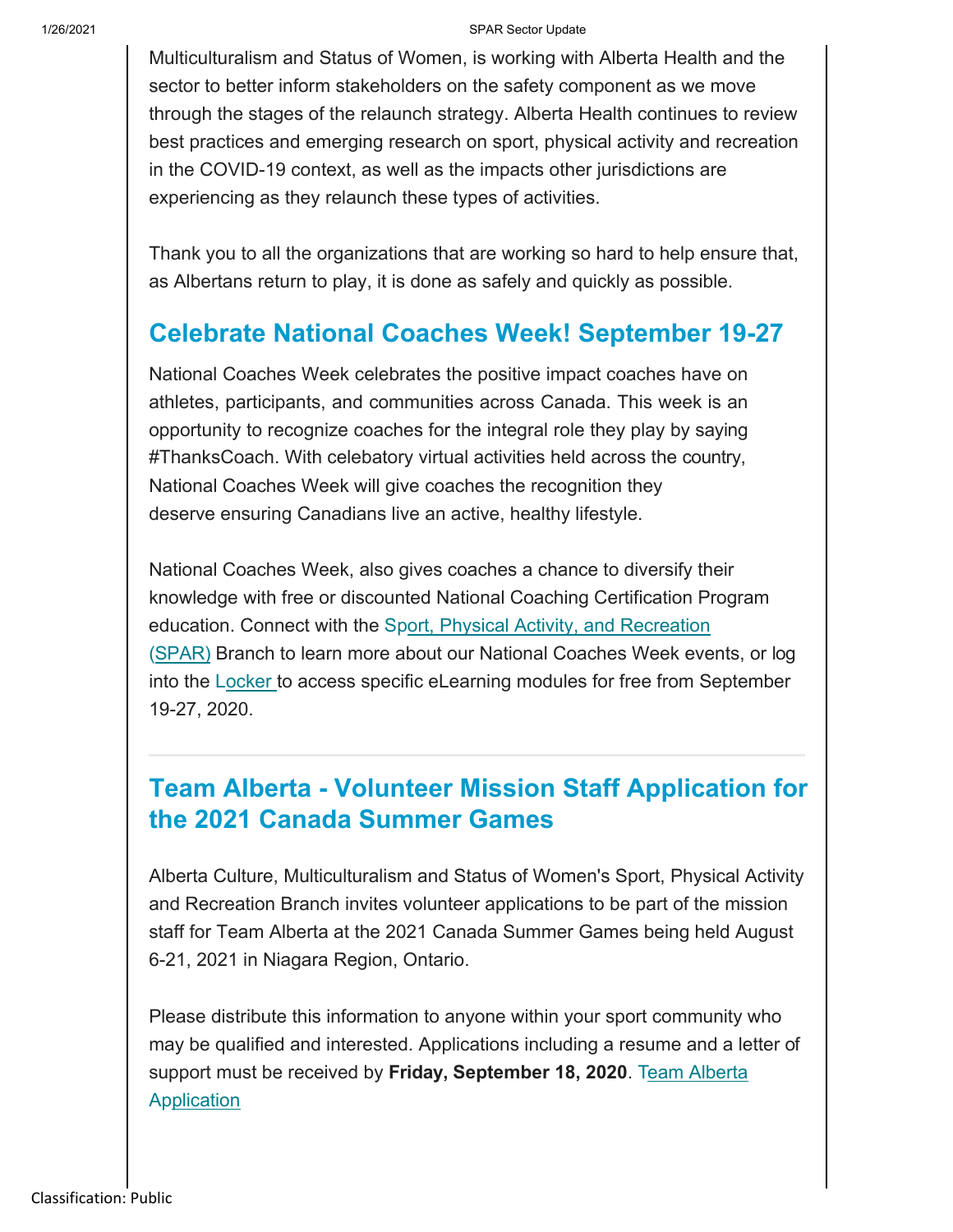If you have any questions or require any additional information please contact Cam Berwald, Chef de Mission at cam.berwald@gov.ab.ca (780-422-7109).

## **Nominate an Outstanding Community Volunteer Today!**

Do you know an outstanding volunteer in the Sport, Physical Activity and Recreation sector? Help us to recognize the volunteers that help to bring sport and recreation opportunities to all Albertans. There is still time to submit nominations for the **Stars of Alberta Volunteer Awards**.

*"Alberta's 1.6 million volunteers are the driving force behind the recreational, social and cultural programs that make our province great. Stars of Alberta honours volunteers who bring us hope and happiness and keep us connected, especially during these challenging times. The new Breaking Barriers category also gives special recognition to leaders in our communities focusing on anti-racism, LGBTQ2S+ inclusion and fighting gender discrimination. If you know an extraordinary Albertan who gives their time, energy and talents to make a difference in their community, please nominate them for a Stars of Alberta award." Leela Sharon Aheer, Minister of Culture, Multiculturalism and Status of Women*

The Stars of Alberta Awards highlight and pay tribute to volunteers who give their time, energy and skills to make a difference in the lives of Albertans. Two awards will be given in each of the following categories:

- Youth (up to 24 years of age)
- Adult
- Senior

The new Breaking Barriers category will recognize exceptional volunteers who are working to create communities that are diverse and inclusive. Three awards will be presented in this category to individuals or groups who are addressing racism, advocating for LGBTQ2S+ inclusion and fighting gender discrimination in their communities.

The Stars of Alberta Volunteer Awards are part of government's commitment to recognize the contributions of Alberta's volunteers and are handed out annually on or around International Volunteer Day. Since the inception of the these Awards in 2000, 127 volunteers from across the province have been honoured.

Albertans and all Sport, Physical Activity and Recreation Stakeholders are encouraged to submit nominations online. The deadline for nominations is **September 15, 2020**.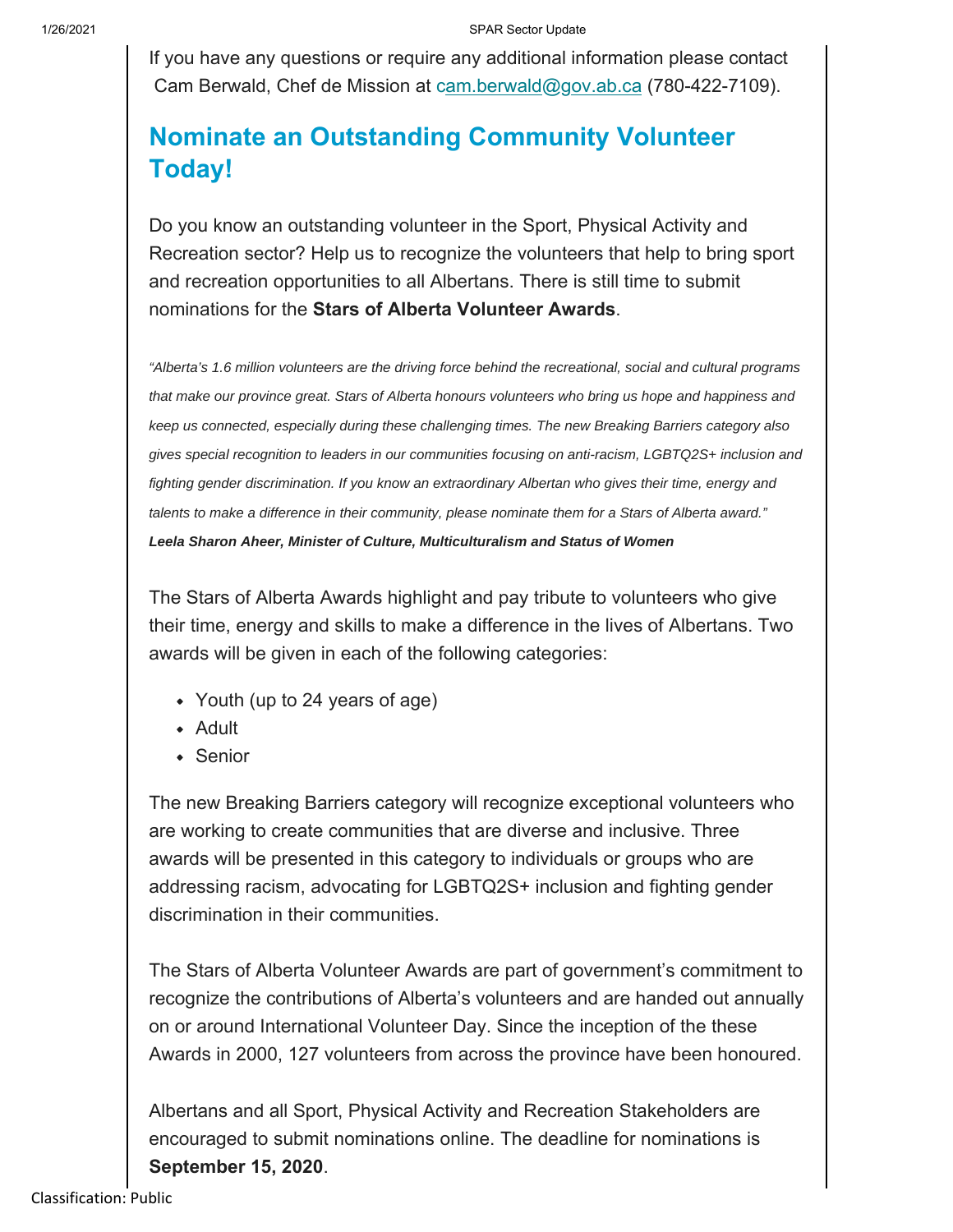### **Sport Tourism Canada Resources**

As sport events gradually return and plans for future activities rekindle, Sport Tourism Canada (formerly Canadian Sport Tourism Alliance) is an excellent resource for organizations and rights holders.

Sport, Physical Activity and Recreation's renewed partnership allows Alberta's sport organizations access to STC membership, tools and resources. Sport Tourism Canada continues to work hard to keep information flowing and resources available to its members for now and for the future, with a focus on recovery planning for events through their C OVID-19 Recovery Task Force. You are able to receive the following membership benefits:

- Access to all of CSTA's tools and templates, including the Sport Tourism Economic Assessment Model (STEAM 2.0).
- Webinars, workshops/training & education sessions
- Sport photo library
- Directories of national, multi-sport organizations and international sport federations
- Access to industry-related domestic and international market and academic research
- Networking opportunities among members, with industry-related organizations and within the sport community
- Regular alerts and electronic news blasts
- Access to co-operative marketing programs
- Opportunity to participate on CSTA planning committees and task forces.

These tools are provided to you free of charge and are designed to help you plan, organize and execute sporting events effectively and efficiently at all levels.

### **Sport Participation Support Program - Deadline Extended**

The deadline for application has been extended in order to give our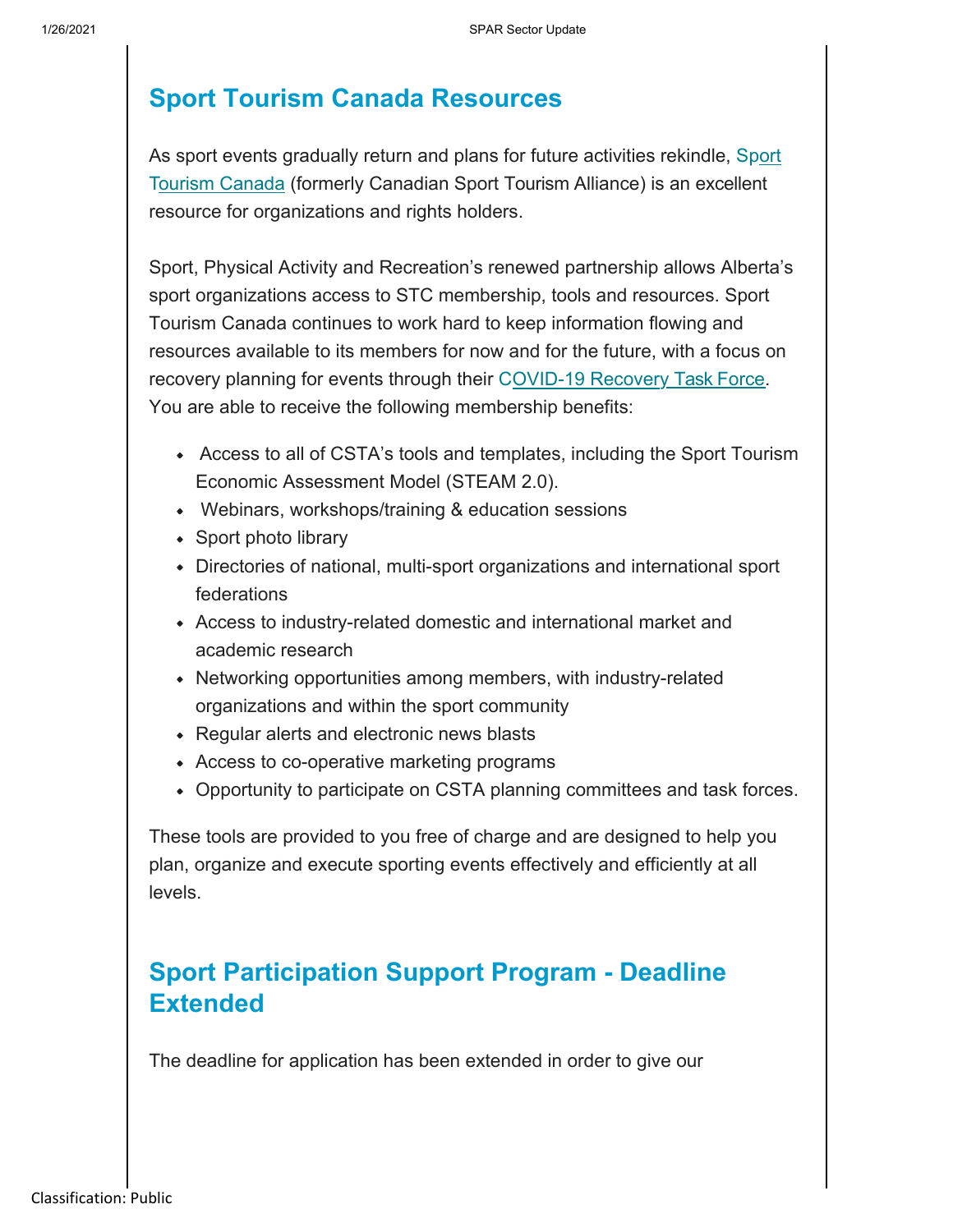#### 1/26/2021 SPAR Sector Update

stakeholders more time to look at all options for your organization.

The Sport Participation Support Program's purpose is to provide financial assistance to nonprofit organizations for:

- The development and operation of projects and programs that increase sport opportunities for athletes, coaches, officials and volunteer leaders from under-represented and/or marginalized populations. This would include groups such as girls and women, Indigenous populations, children and youth from economically disadvantaged families, persons with a disability, new Canadians, and youth at risk; OR
- Projects that strengthen physical literacy in children and youth that are compatible with the first three stages of the bng-term development framework.

### Funding

- Grant amounts will range from \$15,000 \$40,000 per year for the duration of the program.
- Matching funds are not required, however organizations must demonstrate a component of self-generated revenues, or other financial support in the grant application to demonstrate program/project sustainability.

### Applications Process

- **Applications will be accepted from August 15, 2020 to September 22, 2020**.
- For complete program guidelines and to apply online follow this link; https://albertasport.ca/sport-participation-support-program/

For more information contact Julie Hurd, Sport Consultant, julie.hurd@gov.ab.ca or 780-427-5132.

## **Alberta's Guide to Outdoor Recreation on Provincial Crown Land**

The Alberta Government is taking action to ensure responsible, respectful and lawful recreation on provincial Crown land. The province's new online resource, Alberta's Guide to Outdoor Recreation on Provincial Crown Land, includes practical information on where to go and how to stay safe and be responsible while enjoying public lands and provincial parks.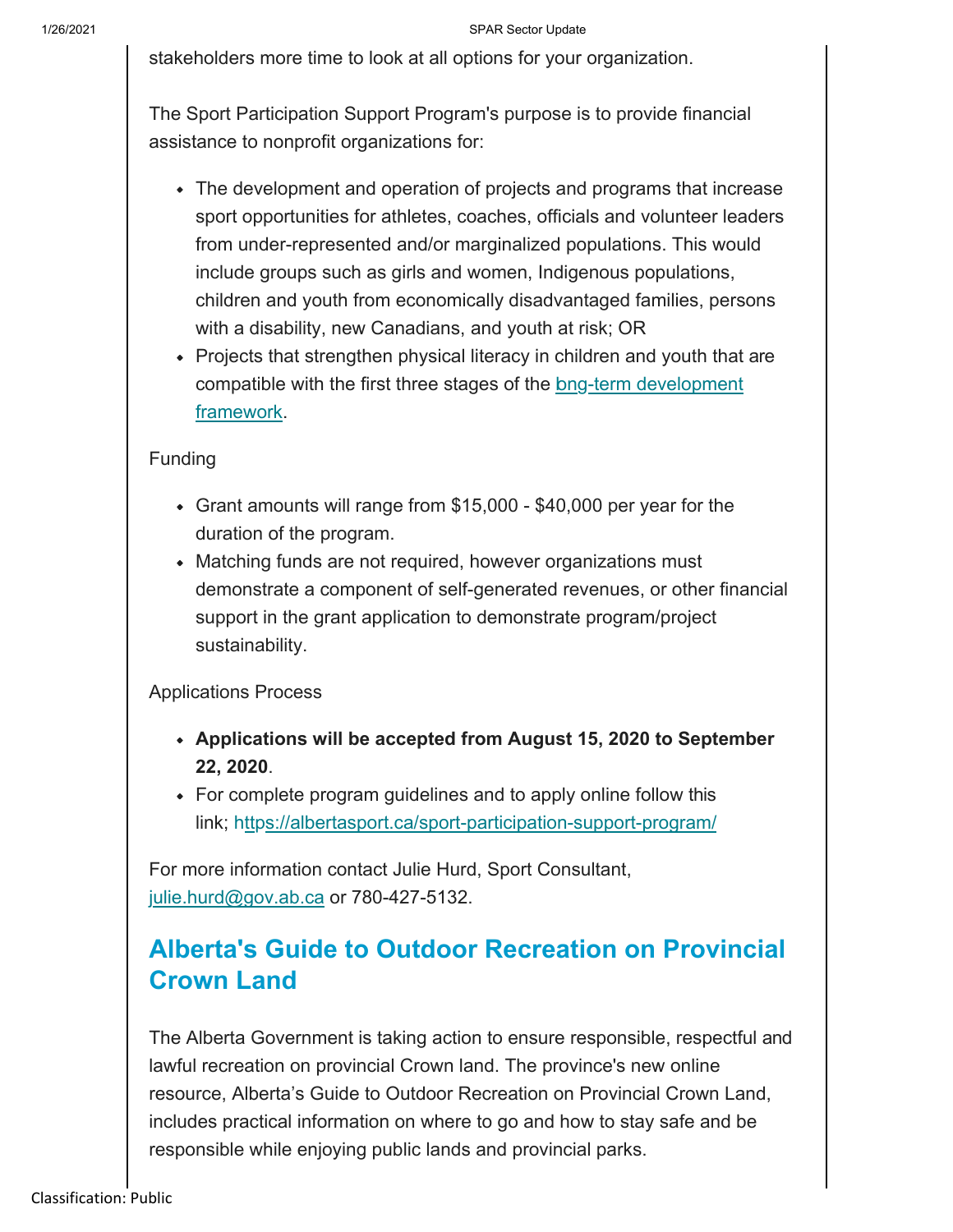Download a copy of the new outdoor recreation guide now at: https://open.alberta.ca/publications/alberta-s-guide-to-outdoor-recreation-onprovincial-crown-land

### **Jumpstart Sport Relief Fund**

Jumpstart Sport Relief Fund – is an \$8M fund that will help community sport & recreation partners across Canada build back better and stronger programs as they return to play.

Through Jumpstart's consultation with community partners, participants and key stakeholders, it has became clear that return to play plans need help to address systemic barriers to sport & play for children with disabilities, girls and young women, Black, Indigenous and People of Color (BIPOC) children & youth, and families in financial need. The Jumpstart Sport Relief Fund will prioritize programs and activities that address these barriers.

The Jumpstart Sport Relief Fund has two streams:

- Program support: This stream will help community partners to eliminate systemic barriers to participation while keeping kids safe. This stream of funding is to help obtain more equipment, provide protective equipment and sanitization, and cover higher costs due to physical distancing,
- Operational support & capacity building: The Jumpstart Sport Relief Fund is also funding activities that will drive innovation and/or support basic operation to help organizations to help close the gaps exposed by COVID 19.

Applications for both funding streams opens on September 12th and close on September 30th, To learn more, please visit www.jumpstart.canadiantire.ca.

### **Jays Care Foundation's - Get Playing Fund**

A fund to Support Programs and Services for Indigenous children, youth and communities

The Jays Care Foundation is introducing the Get Playing Fund, a one-time